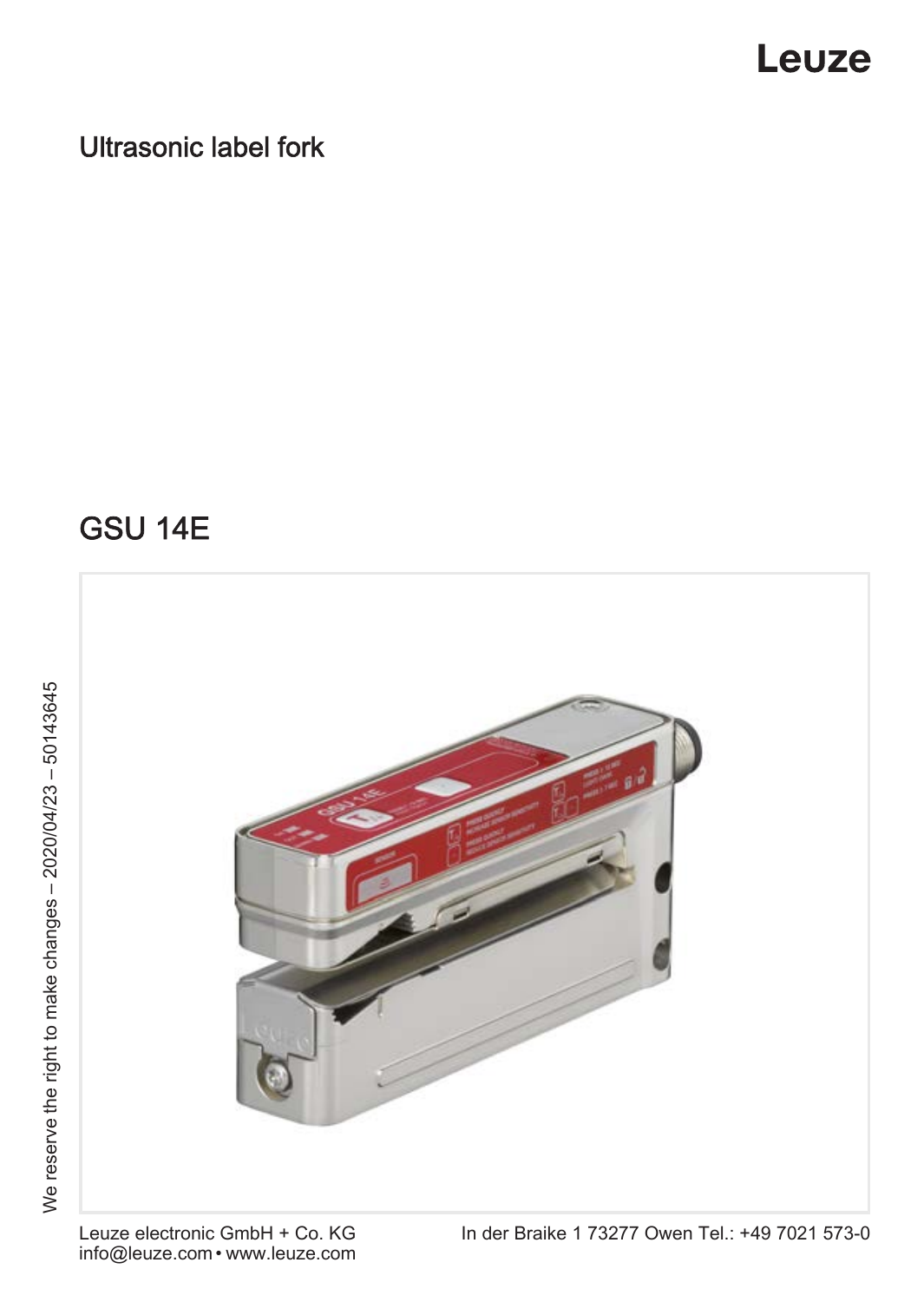





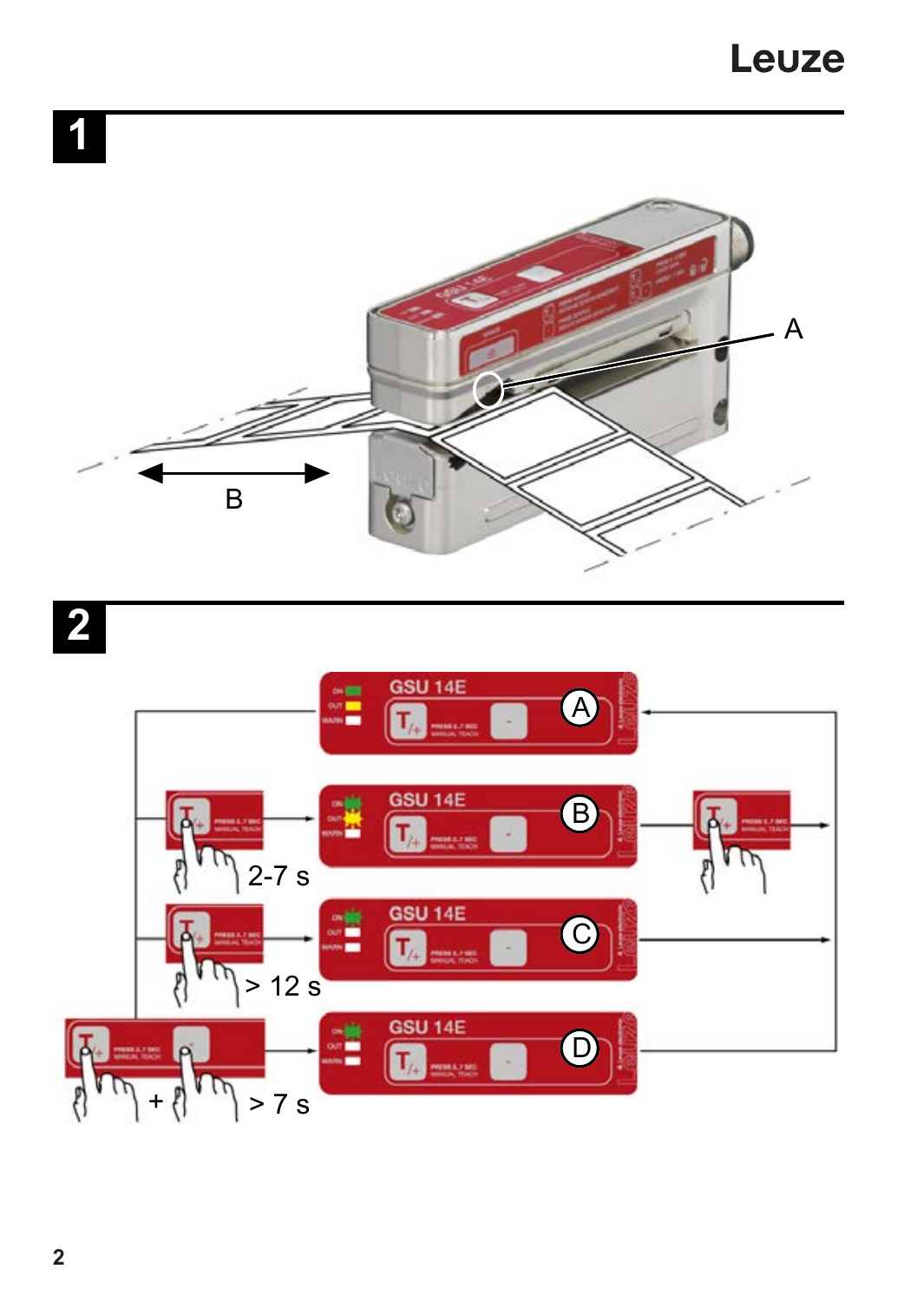$\mathbf{3}$ 

| ON                 | <b>GSU 14E</b>               |  |
|--------------------|------------------------------|--|
| OUT<br><b>WARN</b> | PRESS 27 SEC<br>MANUAL TEACH |  |
|                    |                              |  |

 $\hat{\bm{\phi}}$ 



 $\overline{\mathbf{5}}$ 

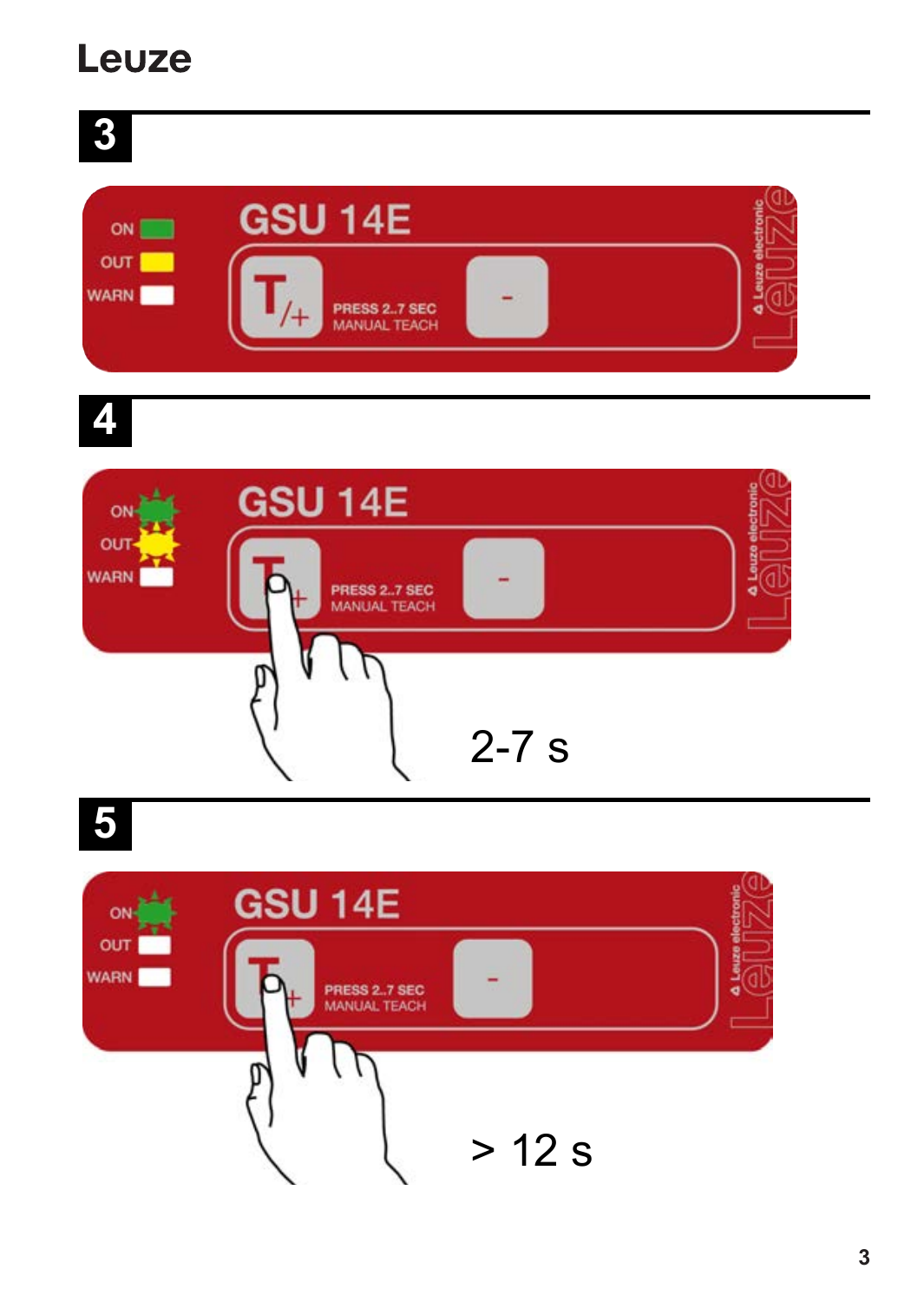# **6**







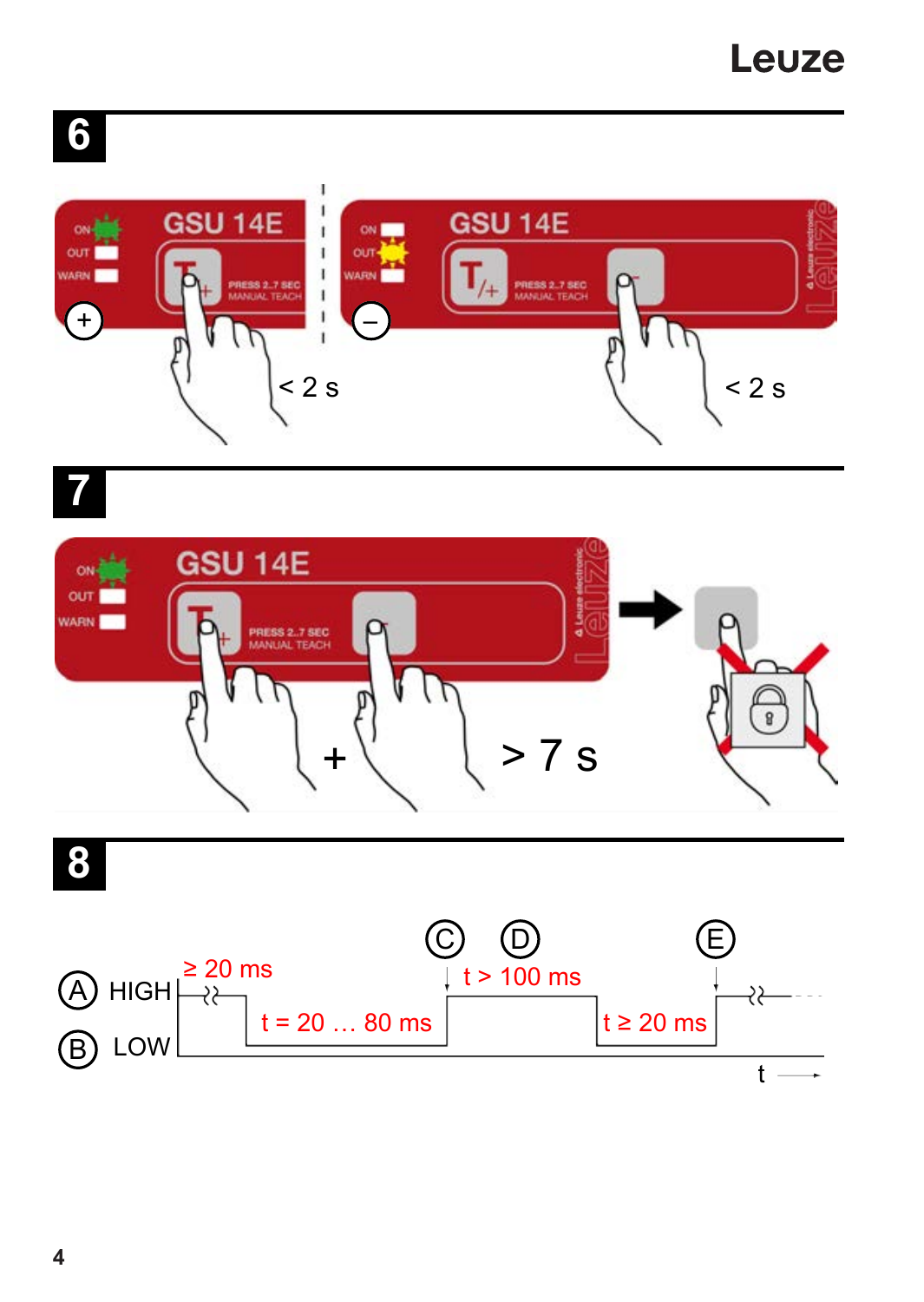

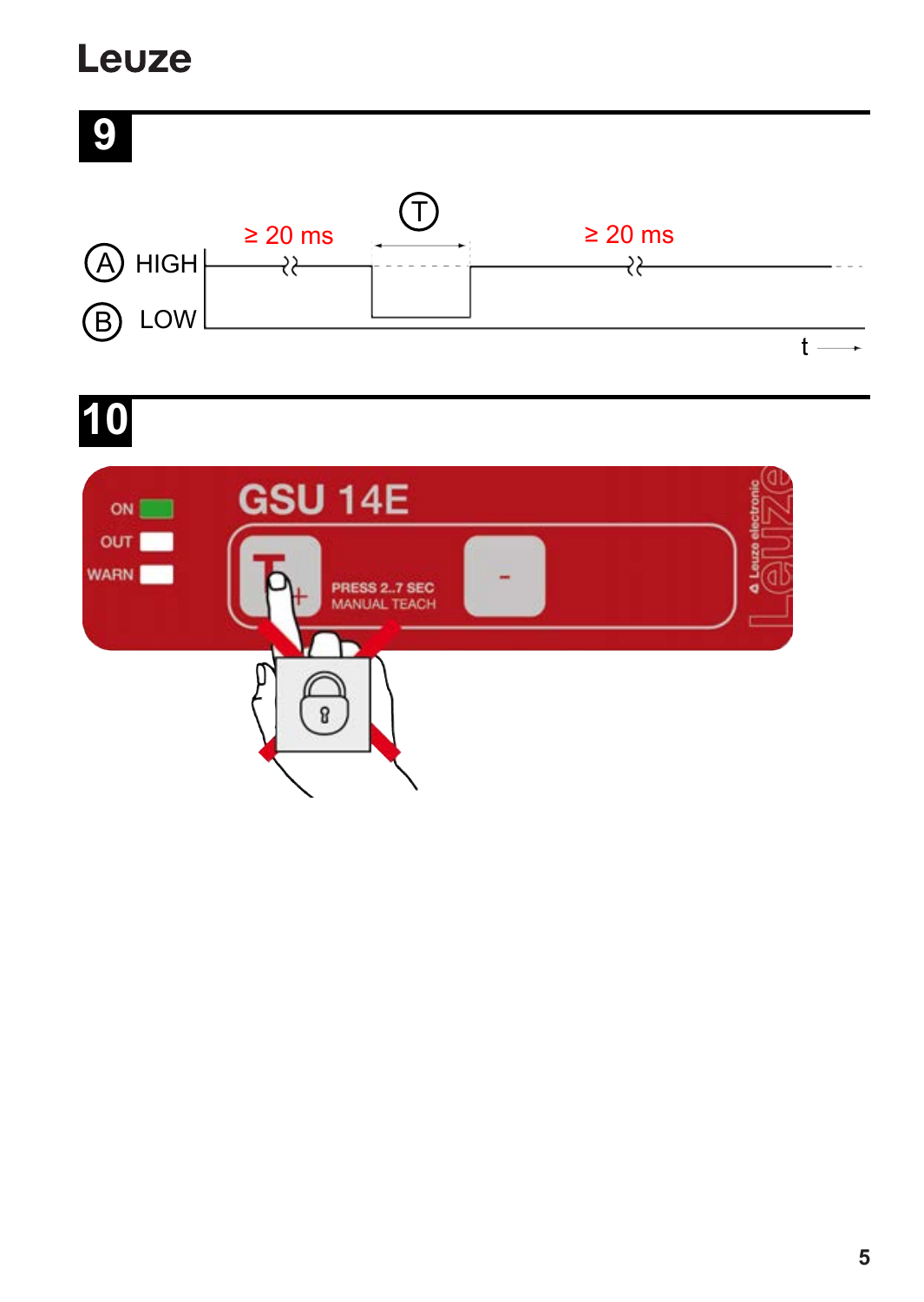

#### Intended use

The ultrasonic label forks are ultrasonic sensors for contactless detection of the gap between two consecutive labels on a carrier tape.

#### **NOTICE**

#### Observe intended use!

This product is not a safety sensor and is not intended as personnel protection.<br>A Only a

- Only allow competent persons to put the product into operation.
- $\&$  Only use the product in accordance with its intended use.

#### Function and device operation

The label material used determines the achievable precision and the reliability of gap detection between labels.

- Light switching: signal in the label gap.
- Dark switching: signal on the label.

|  | A Label center position |
|--|-------------------------|
|  |                         |

B Label run

- $\%$  To achieve a high switching accuracy, place the label tape on the lower fork with slight tension.
- $\%$  Align the label tape with the "Label center position" marking.

#### Overview of operating structure

| A Standard function<br>Normal operation after switch-on |
|---------------------------------------------------------|
| B Manual teach<br>Can be executed as dynamic teach      |
| C Set switching behavior (light/dark switching)         |
| D Manual locking/unlocking of the buttons on the device |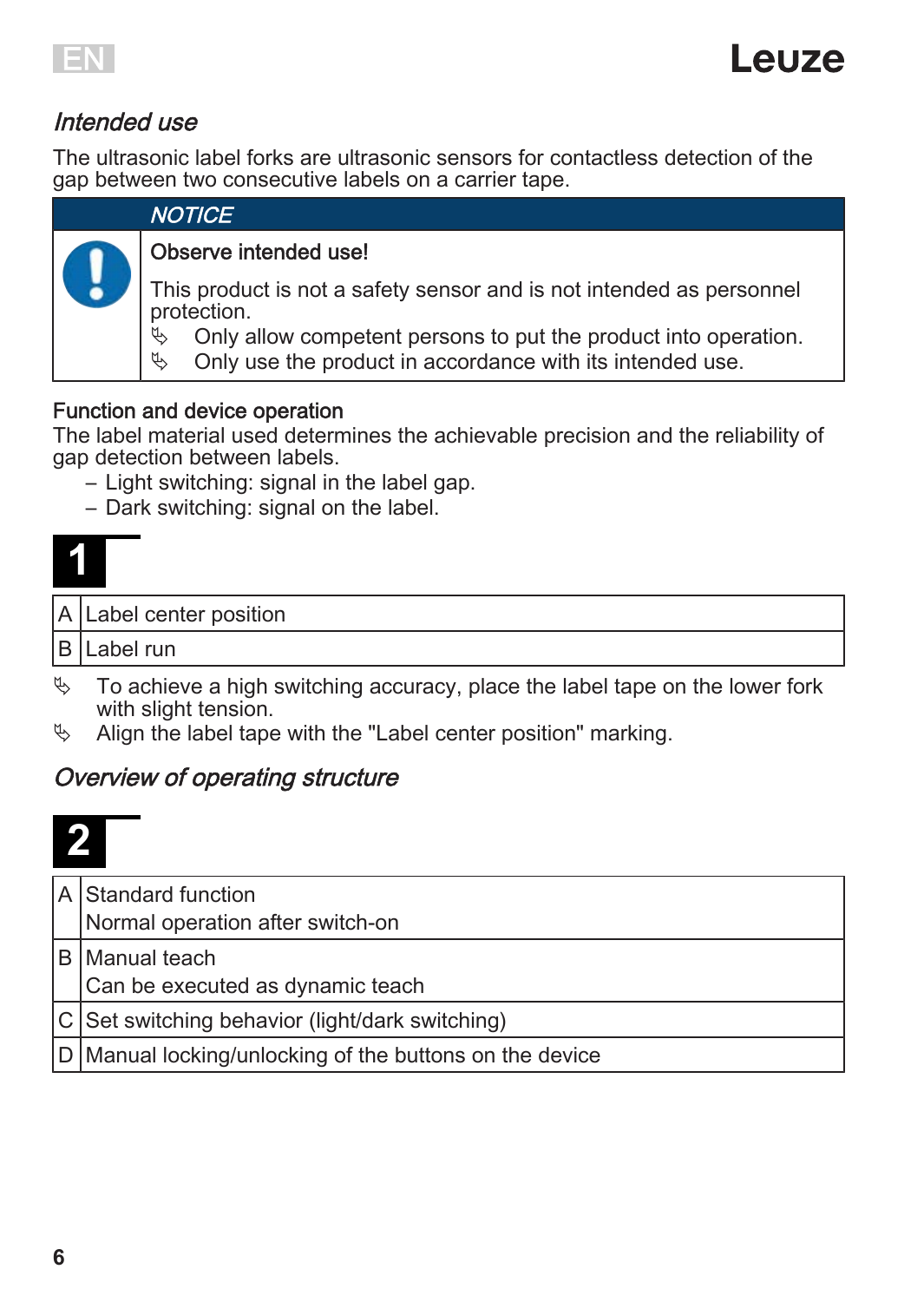

#### GSU 14E standard functions

During operation the sensor is always in this function. The sensor detects label gaps with high precision and speed. This is indicated by the yellow OUT LED and the switching output.

| ON LED<br>green          | Constantly ON when operating voltage is applied.                                                                                    |
|--------------------------|-------------------------------------------------------------------------------------------------------------------------------------|
| <b>OUT LED</b><br>vellow | Indicates the switching signal.<br>LED is ON if the sensor detects label gaps.<br>The display is independent of the output setting. |
| WARN LED<br>light        | OFF: error-free operation.<br>continuous red   ON: teaching error caused by unfavorable label material.                             |

### Manual teach while the label tape is passing through (dynamic)

Preparation: Insert label tape into the sensor.



- **EXECT** Press the teach button until the green ON LED and the yellow OUT LED flash synchronously.
- Ä Release the teach button.
- $\%$  Allow the label tape to advance through the sensor at a maximum speed of 50 m/min. The sensor indicates the belt transport by a more rapid synchronous flashing of the green ON LED and yellow OUT LED.
- $\%$  Briefly press the teach button to end the manual teach. The sensor switches to the standard function.

Approx. 3 … 7 labels should be advanced through the sensor in order to achieve stable switching points. The number of labels to be transported is always based on the material combination.

If the teach event is faulty (e.g. unfavorable material combination, uneven transport, jittering during transport), the red WARN LED illuminates.

Repeat the teach event.

If the fault cannot be rectified, e.g., via the  $easyTime$  function, the label material cannot be detected with the device.

#### **NOTICE**

During the manual teach process, a 2-point calibration is performed on the carrier and the label.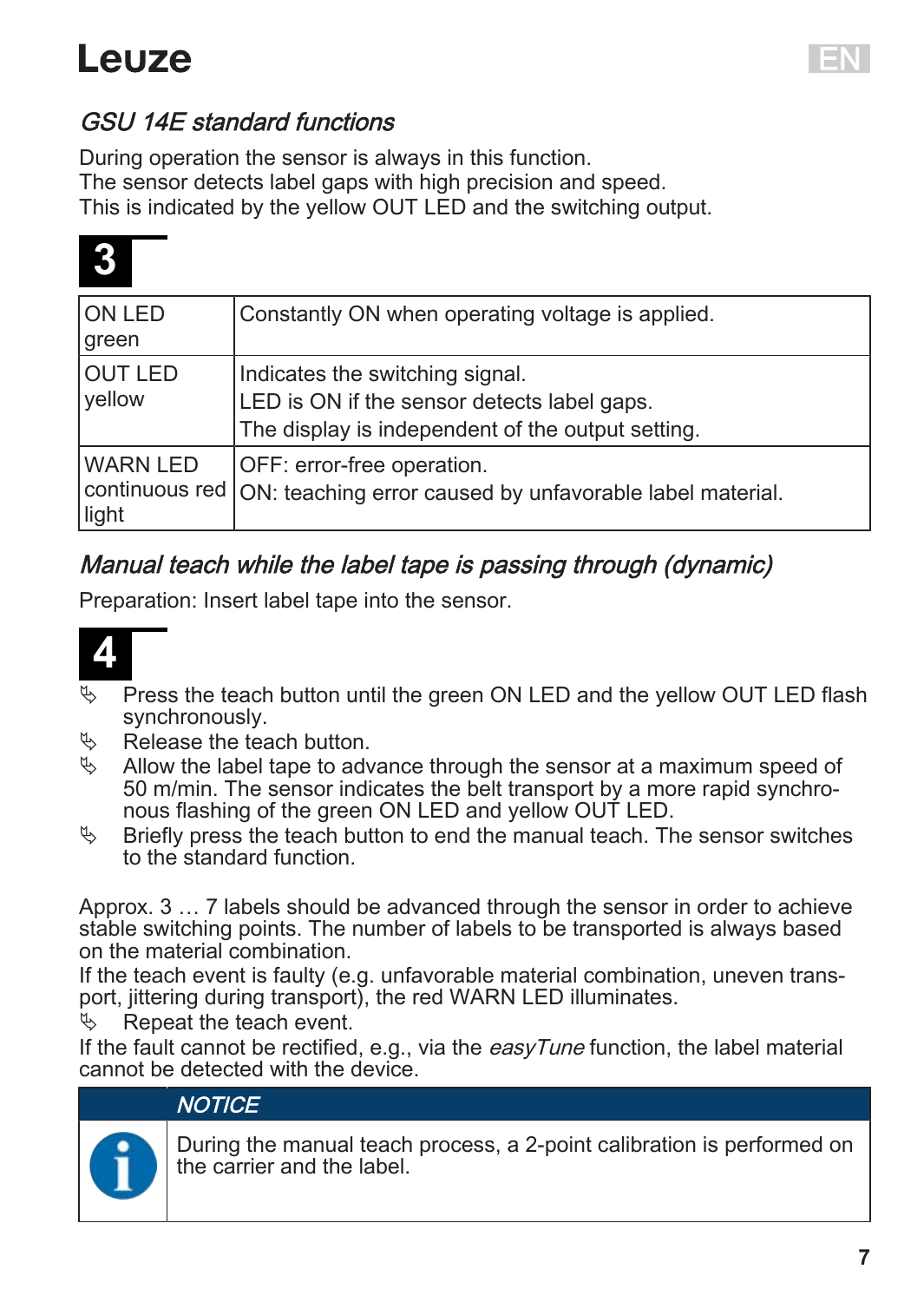

#### Adjusting the switching behavior of the switching output (light/dark

#### switching)



- **A** Press the teach button until only the green ON LED flashes.
	- Release the teach button. The green ON LED flashes for another 2 seconds and the yellow OUT LED indicates the changed switching behavior for 2 seconds:
		- Yellow OUT LED ON: switching output, light switching (signal in the label gap)
		- Yellow OUT LED OFF: switching output, dark switching (signal on the label)

#### easyTune – Manual fine tuning of the switching threshold

With homogeneous label material, the signal in the gap between two labels is much larger compared to the signal on the label.

For the taught switching threshold, there is a high function reserve in both the gap as well as on the label, and the sensor functions reliably.

To achieve a better function reserve, it can be advantageous to change the taught switching threshold, especially for inhomogeneous label material.

The sensitivity of the sensor and, thus, the switching threshold can be adjusted with the  $easV$ *Tune* function, which is in principle comparable to a potentiometer.

# **6**

The sensitivity of the sensor can be adjusted by pressing the teach button (+) or the minus button (-).

#### Increase sensitivity:

- $\%$  Briefly press the teach button  $(+)$ .
	- $\Rightarrow$  A single flash of the green ON LED confirms button actuation.

#### Reduce sensitivity:

- $\%$  Briefly press the minus button (-).
	- ð A single flash of the yellow OUT LED confirms button actuation.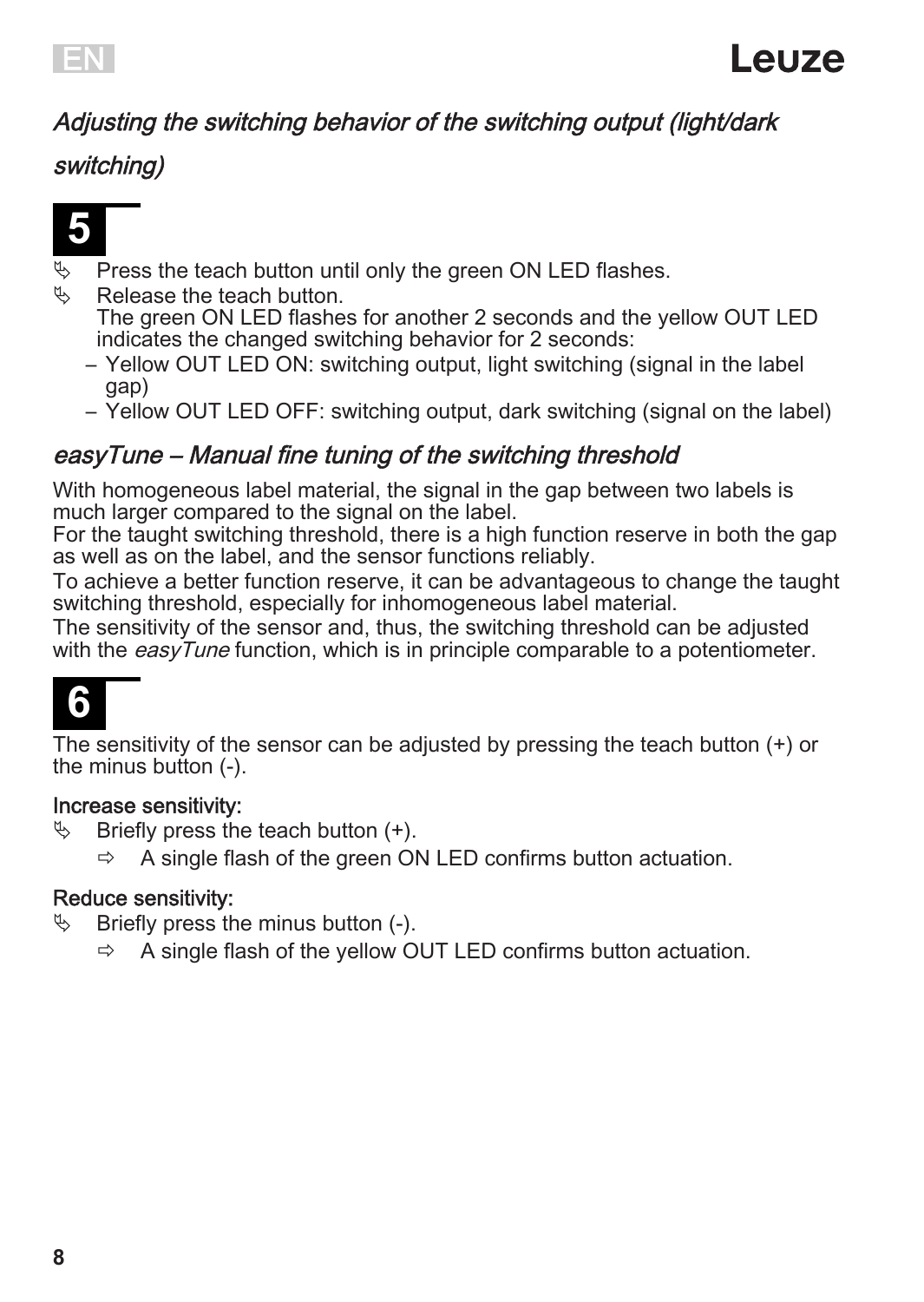

#### Recommended settings

| Observation                                                                                                                                                                                                                                                                                           | Measure                                                                                 | Action                                                                                                                                                      |
|-------------------------------------------------------------------------------------------------------------------------------------------------------------------------------------------------------------------------------------------------------------------------------------------------------|-----------------------------------------------------------------------------------------|-------------------------------------------------------------------------------------------------------------------------------------------------------------|
| After teaching, the yellow<br>LED and the switching<br>output flicker if the label is<br>moved through the sen-<br>sor:<br>The function reserve on<br>the label is too low.                                                                                                                           | Reduce sensitivity of the<br>sensor<br>(upward shift of the<br>switching threshold)     | Repeatedly press the mi-<br>nus button (-) briefly until<br>the sensor detects the<br>moving label stably and<br>without interruption.                      |
| In rare cases, a highly in-<br>homogeneous carrier<br>tape can affect the func-<br>tional reliability. The yel-<br>low LED and the switch-<br>ing output flicker if the<br>blank carrier tape is<br>moved through the sensor<br>without labels:<br>The function reserve on<br>the carrier is too low. | Increase sensitivity of the<br>sensor<br>(downward shift of the<br>switching threshold) | Repeatedly press the<br>teach button (+) briefly<br>until the sensor detects<br>the moving carrier tape<br>without labels stably and<br>without flickering. |

#### Manual locking/unlocking of the buttons on the device

To protect against erroneous operation, the locking of the buttons is intended to prevent a button on the device from accidentally being pressed. Accidental button actuation could unintentionally trigger the *easyTune* function or the teaching of the device.



- $\uparrow$  Press the teach button (+) and the minus button (-) simultaneously until the green ON LED flashes at approx. six times per second.
- $\&$  Release the teach button (+) and the minus button (-).<br> $\Rightarrow$  The buttons are now locked and can no longer be one
- $\Rightarrow$  The buttons are now locked and can no longer be operated.<br> $\Rightarrow$  The buttons are unlocked using the same button combination
- The buttons are unlocked using the same button combination.



Manual locking of the buttons on the device is stored in volatile memory.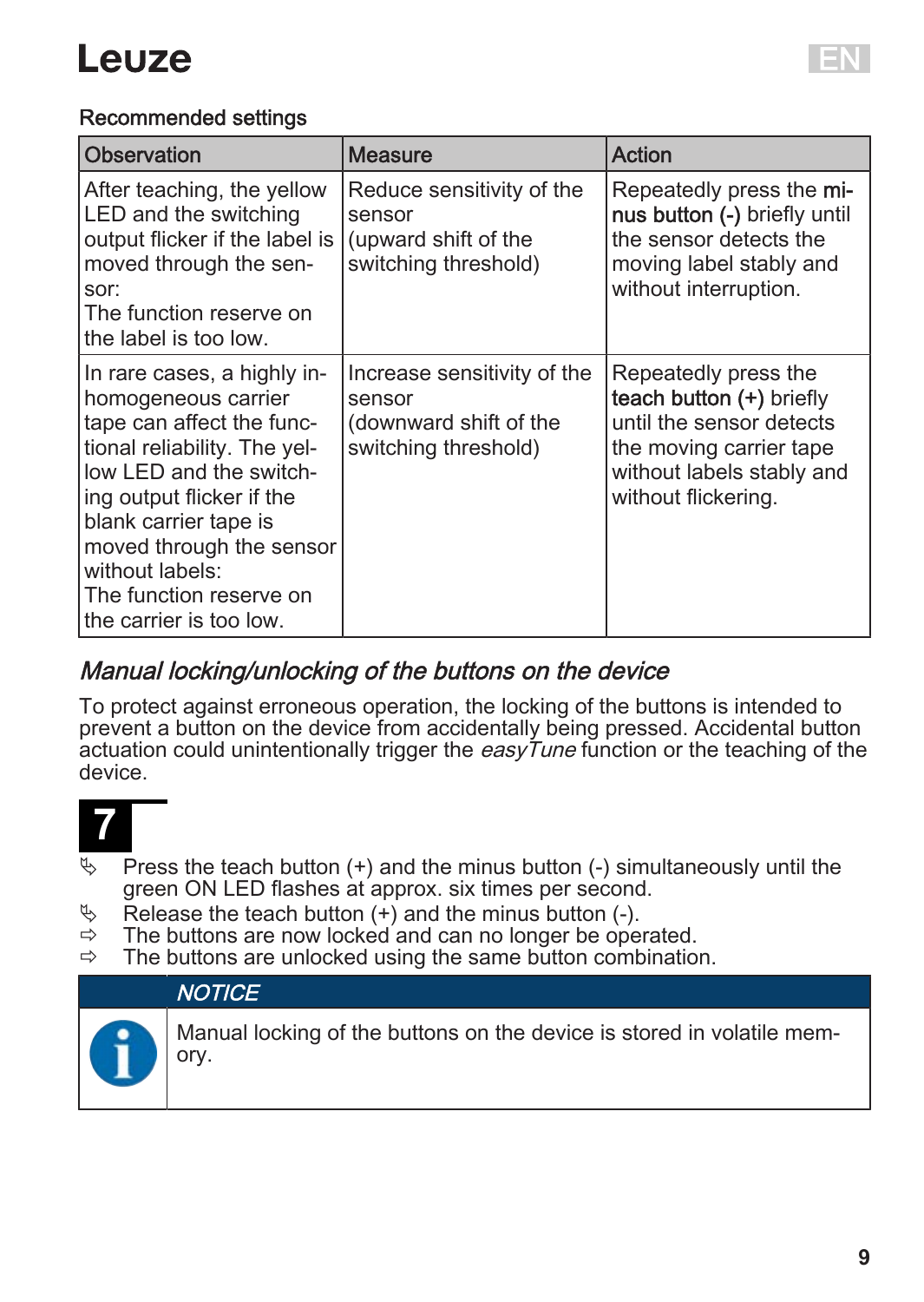

#### Sensor adjustment via teach input (pin 5)

#### Teach-in

To teach, a teach signal is applied to the teach input (pin 5). The duration of the teach signal (low level on the teach input) determines the teach-in function.



### **NOTICE**

Before a low level is applied for teaching-in functions, a high level must be applied for at least 20 ms.

# **8**

| A | <b>Buttons locked</b>                                                                                                                                                                          |
|---|------------------------------------------------------------------------------------------------------------------------------------------------------------------------------------------------|
| B | Buttons can be operated                                                                                                                                                                        |
| C | Teach is started                                                                                                                                                                               |
|   | Teach duration<br>Note: During the teach duration, the label tape must be transported through<br>the sensor (see chapter "Manual teach while the label tape is passing<br>through (dynamic)"). |
|   | Teach is ended                                                                                                                                                                                 |

|                                      | <b>Buttons locked</b>        |  |
|--------------------------------------|------------------------------|--|
| IВ                                   | Buttons can be operated      |  |
|                                      | Duration of the teach signal |  |
| <b>Duration T</b><br><b>Function</b> |                              |  |

| <b>Duration T</b><br>[ms] | <b>Function</b>                                                              |
|---------------------------|------------------------------------------------------------------------------|
| 220  280                  | Configure the switching behavior of the switching output: light<br>switching |
| 320  380                  | Configure the switching behavior of the switching output: dark<br>switching  |
| 420  480                  | easyTune (-): reduce sensitivity                                             |
| 520  580                  | easyTune (+): increase sensitivity                                           |